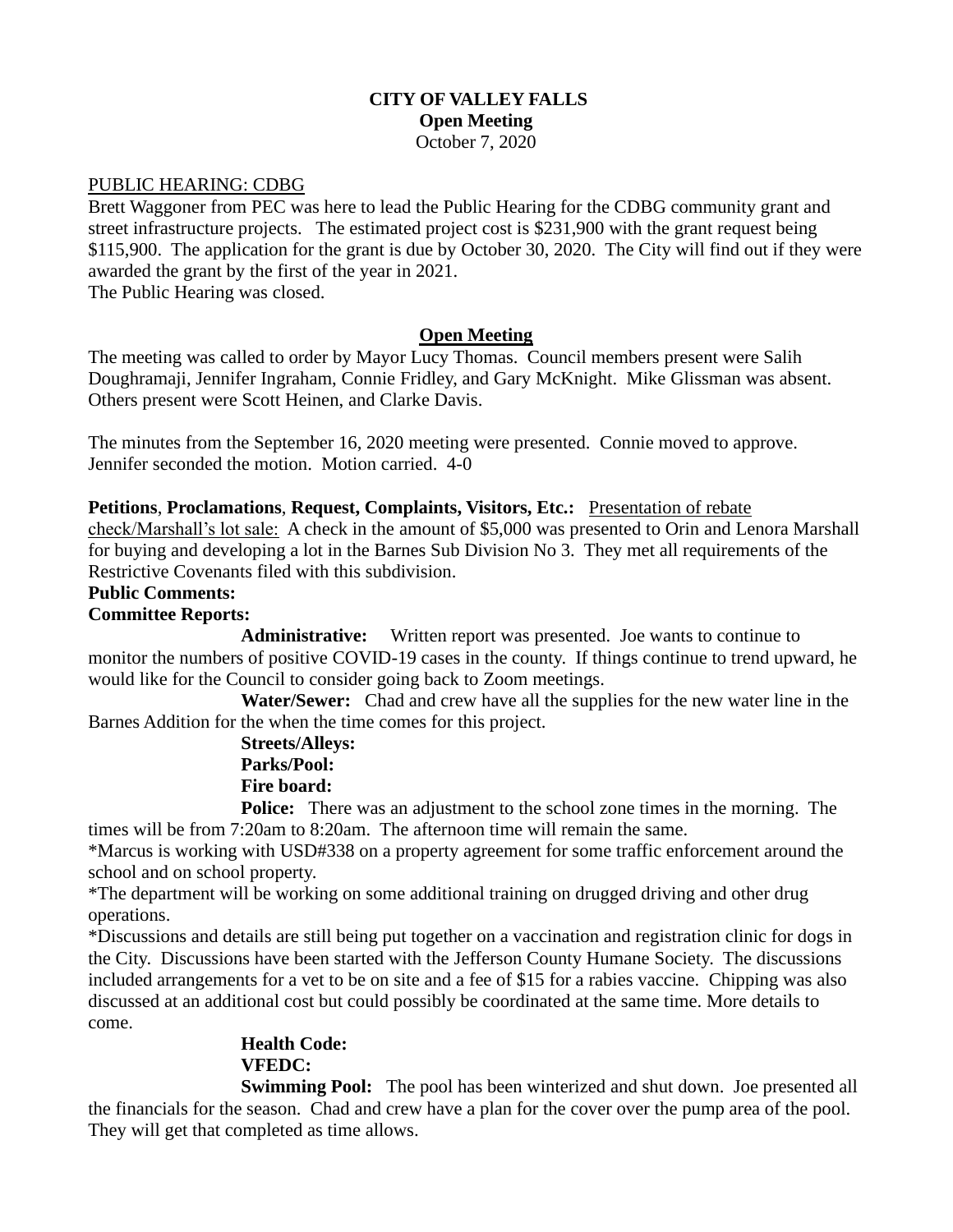**Old Business:** Project update: GAS: Motions and documents to complete the details of the agreement and contract for the CDBG grant and future street projects.

\*Statement of Assurances and Certifications: Gary moves to execute this statement. Connie seconds the motion. Motion carried 3-0. (Salih abstained from the vote)

\*Resolution Certifying Legal Authority to apply for the 2021 Community Development Block Grant Program and for the Mayor to sign and submit such application. Jennifer moves. Connie seconds. Motion carried 3-0. (Salih abstained from the vote)

\*Resolution assuring the Kansas Department of Commerce that funds will be continually provided for the operation and maintenance of improvements to be financed with Community Development Block Grant Funds. Jennifer moves. Connie seconds. Motion carried 3-0. (Salih abstained from the vote) \*Authorization for the Mayor to execute the HUD applicant/recipient disclosure report. Gary moves. Connie seconds. Motion carried 3-0. (Salih abstained from the vote)

\*Authorization for the Mayor to execute the Residential Anti-displacement and relocation assistance program. Connie moves. Gary seconds the motion. Motion carried 3-0. (Salih abstained from the vote) \*Authorization for the Mayor to execute the Environmental Determination of level of review. Gary moves. Jennifer seconds the motion. Motion carried 3-0. (Salih abstained from the vote) \*Authorization for the Mayor to execute the contract contingent on grant award with Western Consultants dba GAS for grant administration. Connie moves. Gary seconds the motion. Motion carried 3-0. (Salih abstained from the vote)

**New Business:** Halloween 2020: The Centenarian Club has developed a plan. The idea this year with all the COVID-19 precautions is to have a drive through trunk-or-treat at the fairground parking lot. There will also be a haunted hayrack ride through the doodle bug trail east of town. Parking will be available at the City RV park and that will also be the location for the sale of tickets. The Valley Falls police department will be involved in the festivities and for help with traffic control. The Fire District #11 has volunteered to help too. The event will be held Saturday October 31<sup>st</sup>. Trunk-or-treat will be at 5:30pm and the haunted hayrack ride will start at 7:00pm.

SPARK Funding: The City applied for \$142,000 in SPARK funding and was awarded \$68,561.28. The City was also awarded \$1,644.62 in reimbursement funds that has already covered some expenses used. The awarded funds have to be spent by 12/31/2020. The item that the City would like to use for this is Radio-read water meters. The awarded cost will not cover all the meters in town but will help get a jump start on a big portion of town. The rest can be phased in later as a budget item. The older meters are the main focus first. There will be an RFP that goes out for this with a bid opening date of October  $30<sup>th</sup>$ .

In addition to water meters there is a grant program for local businesses for \$10,000 to provide assistance to businesses who participate. This program covers expenses these businesses may have had through the pandemic. The remaining money if not all used can be redirected to the water meter bids/project.

Gary moves to authorize Joe to sign the memorandum, and authorize to proceed with the listed items presented. Connie seconds the motion. Motion carried 4-0.

Petro CMB Renewal: Connie moves to approve the annual CMB license for Petro. Gary seconds the motion. Motion carried 4-0.